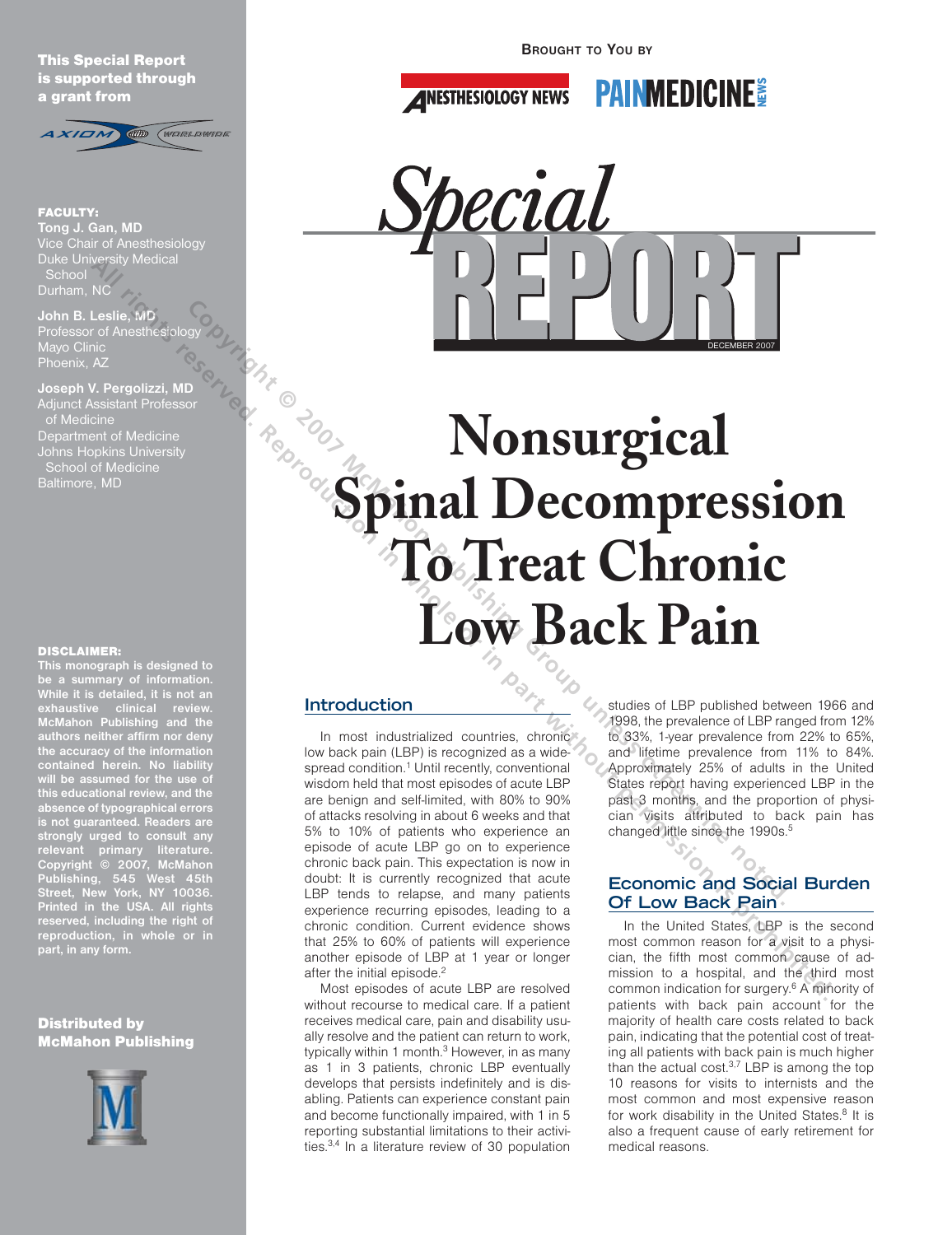

## **Prevalence and Burden of Low Back Pain**

A study of the national prevalence and correlates of low back and neck pain among adults in the United States found that in 2002, the 3-month prevalence of LBP was 34 million.<sup>9</sup> The annual prevalence of chronic LBP is currently between 15% and 45%; the average age-related prevalence of persistent LBP is approximately 15% in children, adolescents, and adults and 27% in the elderly.<sup>2</sup> In the United States, the financial and social costs of LBP include impaired function, limited activity, and a reduced quality of life, as well as disability, underemployment, reduced productivity, and direct medical costs. In the United States in 1998, direct health care costs attributable to LBP were estimated at \$26.3 billion, and indirect costs related to days lost from work were substantial.<sup>3</sup> Among US workers aged 40 to 65 years, exacerbations of back pain and lost productivity cost employers up to \$7.4 billion per year; workers with chronic back pain accounted for 71.6% of this cost. Behind these statistics are many other workforce costs, such as the need for hiring and training replacement workers, the effect on co-workers' productivity, and the loss of leisure time.2

In addition to the obvious discomfort, inconvenience, and societal costs of LBP, a recent cross-sectional study of the comorbid conditions related to back pain found that compared with a normal reference population, patients with LBP had significantly more neck pain, upper back pain, foot pain during exercise, headache, migraine, sleep problems, heat sensations, anxiety, and sadness or depression. This finding led the authors to conclude that patients with LBP experience what is effectively a "syndrome," with an effect beyond that of the isolated spinal pain.<sup>10</sup> Although research on back pain has focused primarily on younger, working adults, there is clear evidence that back pain is 1 of the most frequent complaints in older people and a proximate cause of functional limitations and perceived difficulty in performing the activities of daily living (ADLs). It is also a risk factor for future disability.<sup>2</sup> maled at \$260 bitling, and indiced costs related that includes a state is the content of the syses, search as the syses, search as the syses, search and the syses, search and the content of the syses, search and the system and a rocket and sole of the state of the state of the state of the state of the state of the state of the state of the state of the state of the state of the state of the state of the state of the state of the state of th

# **Management of Low Back Pain**

## **Diagnosing low back pain**

There are wide variations in testing and diagnostic routines, in addition to a multitude of potential treatment approaches and professional uncertainly about the optimal approach to the management of LBP.11 More than 85% of patients who initially consult a primary care physician for back pain have nonspecific LBP, or pain that cannot easily be attributed to a specific disease or spinal abnormality. Efforts to identify specific anatomic sources of the pain in such patients are frequently unsuccessful.3

Intervertebral disks, facet joints, ligaments, fascia, muscles, and nerve root dura have all been identified as structures that can cause pain in the low back. Only abnormalities of the facet joints, intervertebral disks, and sacroiliac joints have been conclusively demonstrated to be causes of pain with the use of established diagnostic techniques. Central neural plasticity, changes in membrane excitability, and gene expression may all influence the perception of pain.<sup>12</sup> Individual psychosocial characteristics such as job satisfaction may also affect the development of chronic LBP.13,14

For the purposes of screening and initial treatment, most patients can be classified into 2 categories: surgical and nonsurgical. The vast majority of patients should initially undergo conservative nonsurgical treatment. A focused history and physical examination will establish specific underlying conditions and can indicate the presence and level of neurologic involvement.3,15 Patients can then be subcategorized into 3 groups: a) those with nonspecific LBP; b) those with back pain potentially associated with radiculopathy or spinal stenosis (suggested by the presence of sciatica or pseudoclaudication); and c) those with back pain potentially associated with other spinal causes. These include the small number of patients with serious or progressive neurologic deficits or underlying conditions that require prompt evaluation (eg, tumor, infection, cauda equina syndrome), as well as conditions such as ankylosing spondylitis and vertebral compression fracture.

Mechanical low back or leg pain accounts for 97% of all cases of LBP. The term *mechanical* refers to an anatomic or functional abnormality without underlying malignant, neoplastic, or inflammatory disease. Lumbar strain or sprain will be the final diagnosis in 70% of these cases. Other mechanical and spinal phenomena that can help guide appropriate therapies include degenerative disk disease, a herniated disk, spinal stenosis, osteoporotic compression fracture, and spondylolisthesis. The incidence of the various causes of LBP may vary substantially according to the demographic characteristics and referral patterns in any specific clinical practice. For example, spinal stenosis and osteoporosis will be more common in geriatric practices.

Mechanical causes of LBP include injury to the lumbosacral muscles and ligaments, facet joint or sacroiliac joint arthropathy, and discogenic disease due to degenerative changes.<sup>16</sup> In patients with back and leg pain, a history typical of sciatica indicates a herniated disk.<sup>17</sup> More than 90% of symptomatic lumbar disk hernias occur at the L4-5 and L5-S1 levels. A focused examination that includes the straight leg raise test and a neurologic examination that includes an evaluation of the strength and reflexes of the knees, strength of the great toes, dorsiflexion of the feet, plantar flexion of the feet, ankle reflexes, and distribution of sensory symptoms should be conducted to assess the presence and severity of nerve root dysfunction.<sup>3</sup>

Discogenic pain most commonly affects the lower back, buttocks, and hips and is likely a result of internal disk degeneration. Disk degeneration is likely due to the injury and subsequent repair of the annulus fibrosus, where growth factors, macrophages, and mast cells involved in the repair of the injured annulus fibrosus contribute to subsequent deterioration. Discogenic pain may be due to progressive annular breakdown and tearing that stimulate pain fibers in the outer one-third of the annulus.<sup>18</sup>

Disk degeneration has been documented in asymptomatic groups of people ranging in age from 10 to 19 years, with 20% of people in their teens demonstrating mild disk degeneration.<sup>19</sup> By 50 years of age, 10% of disks show degenerative pathology, and by 70 years of age, 60% of vertebral disks are severely degenerated. Disk degeneration alone is thought to be associated with sciatica, disk herniation and prolapse, alteration of disk height, adverse effects on spinal components such as muscles and ligaments, and potentially spinal stenosis.<sup>20</sup>

## **Current treatment options**

Many alternatives are available for the evaluation and management of LBP, but little consensus has been established on which options are appropriate or preferable for various scenarios. The 3 major categories of treatment of LBP are surgical, nonsurgical, and pharmacologic. The appropriate treatment may depend on the origin and severity of the presenting condition.

When patients initially present with LBP and coexisting severe or progressive neurologic symptoms, computed tomography (CT) or magnetic resonance imaging (MRI) is indicated. Some symptoms will warrant a surgical consultation. The majority of episodes of LBP are mechanical or musculoskeletal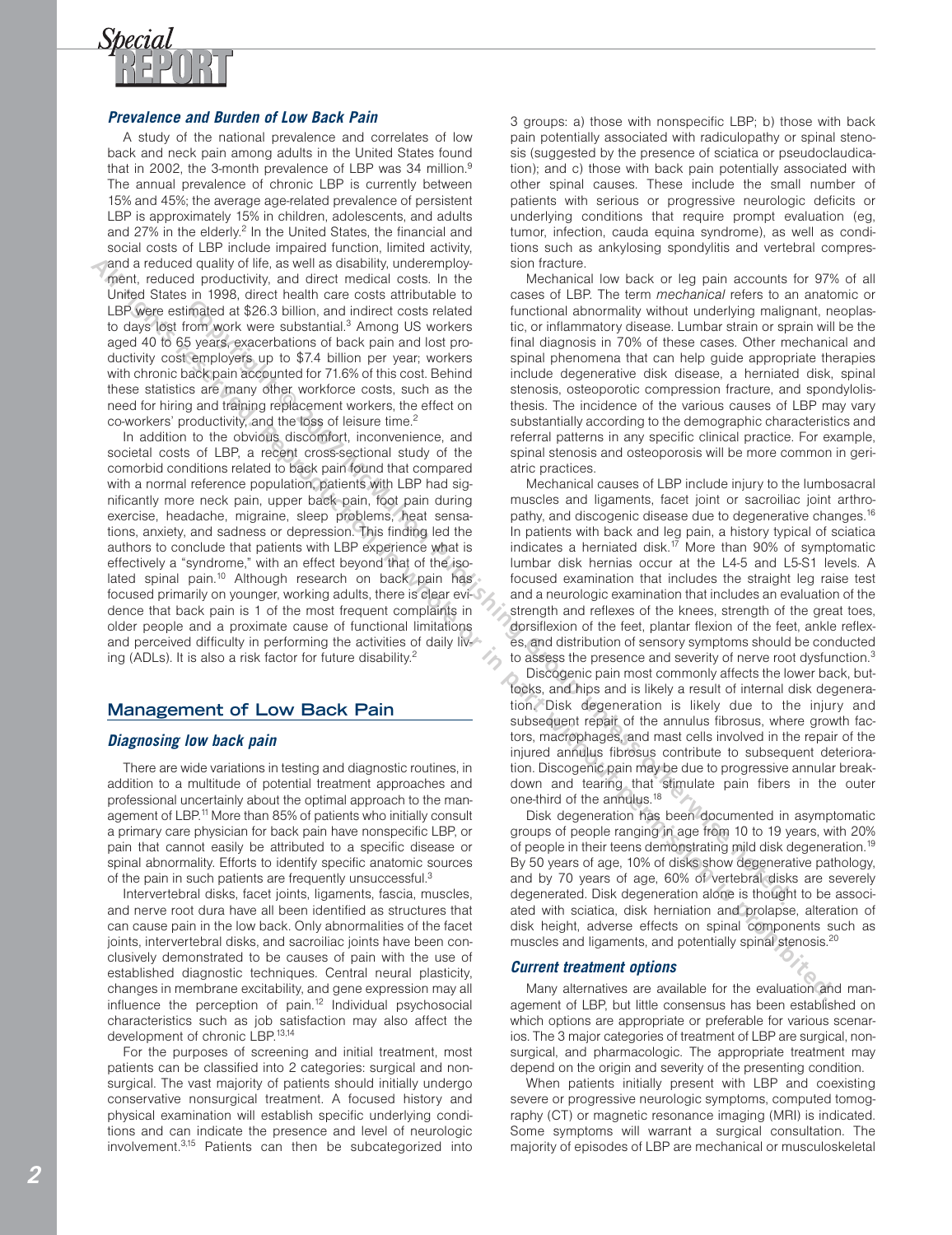

in origin and respond well to exercise and conservative pharmacologic treatment with nonsteroidal anti-inflammatory drugs (NSAIDs) and acetaminophen. Nonsurgical, noninvasive therapies are the most frequently and appropriately prescribed.

Conservative treatments vary widely and are individualized to the patient. Acute LBP is usually treated through self-care with exercise, analgesics such as acetaminophen and NSAIDs or skeletal muscle relaxants, superficial heat therapy, and patient education. If the condition is unresponsive to conservative therapy, other options include more robust pharmacologic alternatives (muscle relaxants, systemic corticosteroids, and in rare cases opioids), spinal manipulation, acupuncture, acupressure, and more recently developed therapies such as transcutaneous electrical nerve stimulation (TENS).

Other noninvasive modalities for treating chronic LBP include exercise regimens such as Pilates and yoga, spinal decompression (manual, mechanized, and motorized), back schools, and cognitive-behavioral therapy (CBT).<sup>3</sup> The effectiveness of the treatment often varies, as does the evaluation of treatment success. The utility of each modality can depend on the origin of the pain. $21$ 

Pain of discogenic origin may be the most intractable type of chronic LBP.<sup>22</sup> Patients with severe LBP of discogenic origin that does not respond to conservative medical management have the options of surgical spinal fusion, minimally invasive intradiscal electrothermal therapy (IDET), and other surgeries specific to the particular diagnosis.<sup>23,24</sup> The intent of many surgical procedures is to decrease pressure in the intervertebral spaces. Various conservative nonsurgical therapies have also been used to achieve decompression, beginning with simple traction, mechanical traction, and motorized spinal decompression. However, a recent meta-analysis found that very few randomized controlled trials (RCTs) evaluating traction reported positive effects on LBP, and increased pain and intervertebral pressure have been reported after its use.<sup>25</sup>

## **New options for the nonsurgical treatment of low back pain**

More recently, a variety of mechanized and motorized spinal decompression systems have been developed that address some of the possible pitfalls of simple traction. The first of these was the VAX-D (vertebral axial decompression system; Vat-Tech Inc.). Several other devices have appeared since then, including the DRX9000™ (Axiom Worldwide; (Figure 1), which is a motorized spinal decompression device, and the Accu-Spina System (North American Medical Corporation).

Some of the newest developments in mechanized spinal decompression systems were presented at the 2007 annual clinical meeting of the American Academy of Pain Management (AAPM).<sup>26</sup> Spinetronics presented its Antalgic-Trak device, CERT HealthSciences presented its SpineMED Decompression Table, and Axiom Worldwide reported new data and new directions for its DRX9000™.

#### **Conservative treatments for low back pain**

According to the most recent literature-supported recommendations released by the American College of Physicians and the American Pain Society, nonpharmacologic therapies for chronic LBP include acupuncture, exercise therapy, massage therapy, Viniyoga-style yoga, CBT or progressive relaxation, spinal manipulation, and intensive interdisciplinary rehabilitation.3,27,28 Other treatments include back school, interferential therapy, low-level laser therapy, lumbar supports, short-wave diathermy, TENS, ultrasonography, acupressure, neuroreflexotherapy, spa therapy, and simple motorized and computer-controlled traction.3,22



FIGURE 1. THE DRX9000™ NONSURGICAL SPINAL

In general, treatments should be individualized and based on an assessment of the patient's symptoms and responses to interventions, the experience and training of the primary care clinician, and the availability of specialists with relevant expertise. Patient expectations of benefit from a treatment also seem to influence outcomes. Moderately effective therapies for chronic LBP include acupuncture, $27$  exercise therapy, massage therapy, Viniyoga-style yoga,<sup>28</sup> herbal medicine,<sup>29</sup> CBT or progressive spinal manipulation, and intensive interdisciplinary rehabilitation, although the level of supporting evidence for the different therapies varies from fair to good.<sup>22</sup> In meta-regression analyses, exercise programs that incorporate individual tailoring, supervision, stretching, and strengthening are associated with the best outcomes.<sup>22</sup> TENS has not been proven effective for chronic LBP, and acupressure, neuroreflexotherapy, and spa therapy have not been studied in the United States. There is insufficient evidence on interferential therapy, low-level laser therapy, short-wave diathermy, and ultrasonography, and evidence is inconsistent for back schools, although some trials have demonstrated small short-term benefits.<sup>22</sup>

With the exception of continuous or intermittent traction, which has not been shown to be effective in patients with sciatica, few trials have evaluated the effectiveness of treatments specifically in patients with radicular pain or symptoms of spinal stenosis. At present, there is insufficient evidence to recommend any specific treatment as first-line therapy.<sup>22</sup> Some interventions, such as intensive interdisciplinary rehabilitation, may not be available in all settings, and costs for similarly effective interventions can vary substantially.

For LBP of discogenic origin, some evidence indicates that both simple and motorized traction can expand the intervertebral space and reduce disk protrusion and intradiscal pressure.<sup>21,30,31</sup> However, systematic reviews of clinical trials of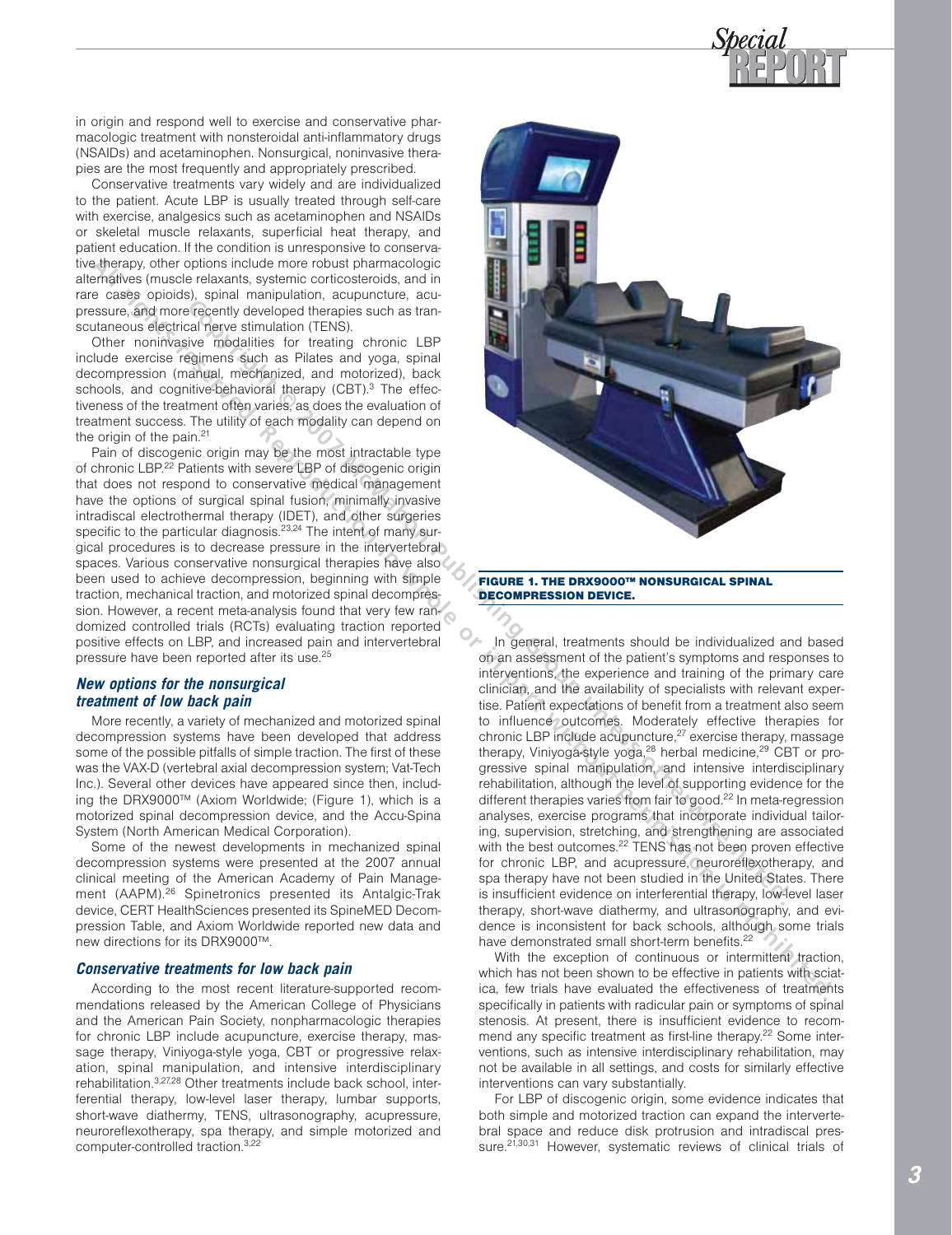

traction for LBP with or without sciatica have found that traction is probably not effective in relieving pain compared with placebo, sham, or other treatments.<sup>25,32</sup>

In general, traction can be delivered manually via the patient's weight while the patient is placed through a suspension device, or by having the patient pull on bars at the head of a specially designed table while he or she lies on the table with the pelvis secured. These types of traction can be difficult to standardize because of fatigue on the part of both patient and therapist or the patient's inability to tolerate the force or the position.<sup>33</sup> Additionally, the pull force is linear and may elicit a proprioceptive response that triggers paravertebral muscle contraction, reducing the distractive effect. Spinal decompression systems have overcome these limitations of conventional traction. These include the DRX9000™, a nonsurgical spinal decompression system cleared by the FDA in 2003, the VAX-D, and the Accu-Spina System. Although some nonrandomized studies of motorized spinal decompression reported reduction of pain, a systematic review of relevant randomized trials suggested that the published data are too heterogeneous to determine whether nonsurgical spinal decompression provides greater benefit to individuals with LBP than do other treatments.34

## **Surgical Versus Nonsurgical Treatment**

Chronic LBP of discogenic origin may often be unrelieved by conservative management. Some patients with such pain turn to open surgical spinal fusion.<sup>22</sup> Surgical treatments for disk prolapse are open discectomy, microdiscectomy, chemonucleolysis, automated percutaneous discectomy, laser discectomy, nucleoplasty, mechanical disk decompression, and manual percutaneous lumbar discectomy. For LBP that is related primarily to internal disk disruption, management includes total disk excision, IDET, and radio-frequency posterior annuloplasty. A number of fusion procedures are available for the treatment of degenerative disk disease. The success of all these surgical procedures, both minimally invasive and otherwise, is variable and has been found to be no better than that of nonintervention.<sup>2,23,24</sup> contraction, reducting the distance of the protocome, the most recent Cochrane Review on the interaction spectral control incrediction. These initials included RGTs and the AccordSpace are the interaction of an extra contr

The risks and inconveniences of surgery are such that some guidelines suggest a minimum of 3 months to 2 years of failed nonsurgical interventions before patients with nonspecific LBP are referred to possible surgery or other invasive interventions.3 Since the 1990s, the rates of low back fusions for patients with chronic LBP have increased rapidly, especially among patients older than 60 years of age. The increase in surgery has not been associated with a similarly rapid increase in efficacy for the procedure.<sup>35</sup> The recent SPORT (Spine Patient Outcomes Research Trial) evaluated the efficacy of surgery in treating lumbar intervertebral disk herniation and lumbar degenerative spondylolisthesis.<sup>36,37</sup> In a randomized clinical trial that compared standard open discectomy with individualized conservative management, including physical therapy, epidural steroid injections, NSAIDs, and opioids, the investigators found that surgery and conservative management were roughly equal in effectiveness for treating lumbar disk herniation.36 **All rights and the basis response to the all rights results of the all rights results of the all rights results results results results in the all rights results in the all rights results in the all rights results in the** 

In a systematic review of randomized trials comparing the efficacy of surgical with that of nonsurgical care for discogenic LBP, the authors found that surgical care (for the most part lumbar fusion surgery) was slightly more efficacious than unstructured physical therapy. Highly structured rehabilitation with a CBT component appeared roughly equivalent to surgery in efficacy, with fewer complications. Interestingly, none of the studies in the review showed treatment-related differences in average back-specific disability outcome that met the FDA threshold for a clinically meaningful difference.<sup>24</sup>

## **The Newest Noninvasive Therapies**

Noninvasive decompression is 1 modality that has attempted to address the need for nonsurgical interventions that specifically approach LBP of discogenic origin. Experimental data exist to support the concept that nonsurgical decompression reduces intradiscal pressure. This in turn may facilitate oxygen and nutrient uptake and improve disk metabolism and restoration. Types of traction in use today include motorized, mechanical, manual (in which the therapist exerts traction by using the patient's arms and/or legs), auto, gravity-dependent (or inverted suspension), pneumatic, continuous, intermittent, bed rest, and underwater traction.<sup>2</sup>

The most recent Cochrane Review on the use of traction for LBP with or without sciatica included RCTs that examined any type of traction for the treatment of acute, subacute, or chronic nonspecific LBP without sciatica symptoms. The study reviewed the mechanical, manual (unspecific or segmental traction), auto, underwater, bed rest, continuous, and intermittent types of traction. (The authors did not distinguish between spinal decompression traction and the other forms of applied traction for their analyses.)

The review provided strong evidence that short- and longterm outcomes do not differ between continuous or intermittent traction and placebo, sham, or other treatments for patients with a mixed duration of LBP with or without sciatica.<sup>25</sup> A randomized study that compared traction in a semi-reclined position at a 30-degree angle with physical therapy versus physical therapy alone found little difference between the 2 modalities, leading the authors to conclude that traction has no effect beyond that of the normal physical therapy regimen.<sup>32</sup>

There are few data to suggest that any major adverse events occur from the use of the various forms of traction available on the market as long as patients are screened correctly. In an overview of the adverse effects of traction, approximately 25% of studies reported some adverse effects, such as increased pain in 31% of the static traction group and 15% of the intermittent traction group, with the others reporting no adverse events.25

The DRX9000™ applies nonsurgical spinal decompression by using a sensitive computerized feedback mechanism. The DRX9000™ uses a split-table design to reduce friction between the patient and the device. The patient lies supine, and a chest and shoulder support system controls the upper body, with a knee rest to eliminate pelvic rotation. The apparatus has built-in air bladders, disk-angle pull adjustments, and harnesses, and it can increase the decompression force more slowly in the latter part of the therapy. The DRX9000™ spinal decompression device uses a motor pulley to deliver mechanized segmental distraction that can be delivered in a static or oscillatory fashion for a preselected duration; the location of lumbar spinal disease determines the best pullangle settings.

# **The Current State of Research On Spinal Decompression**

## **Basic Science**

Certain traction techniques can cause an increase in intradiscal pressure, an event that is particularly detrimental in treating LBP associated with herniated disks and a neurocompressive etiology. Nonsurgical spinal decompression, a specialized form of powered traction, is available in several devices. Initial investigations were first focused on measuring intradiscal pressure in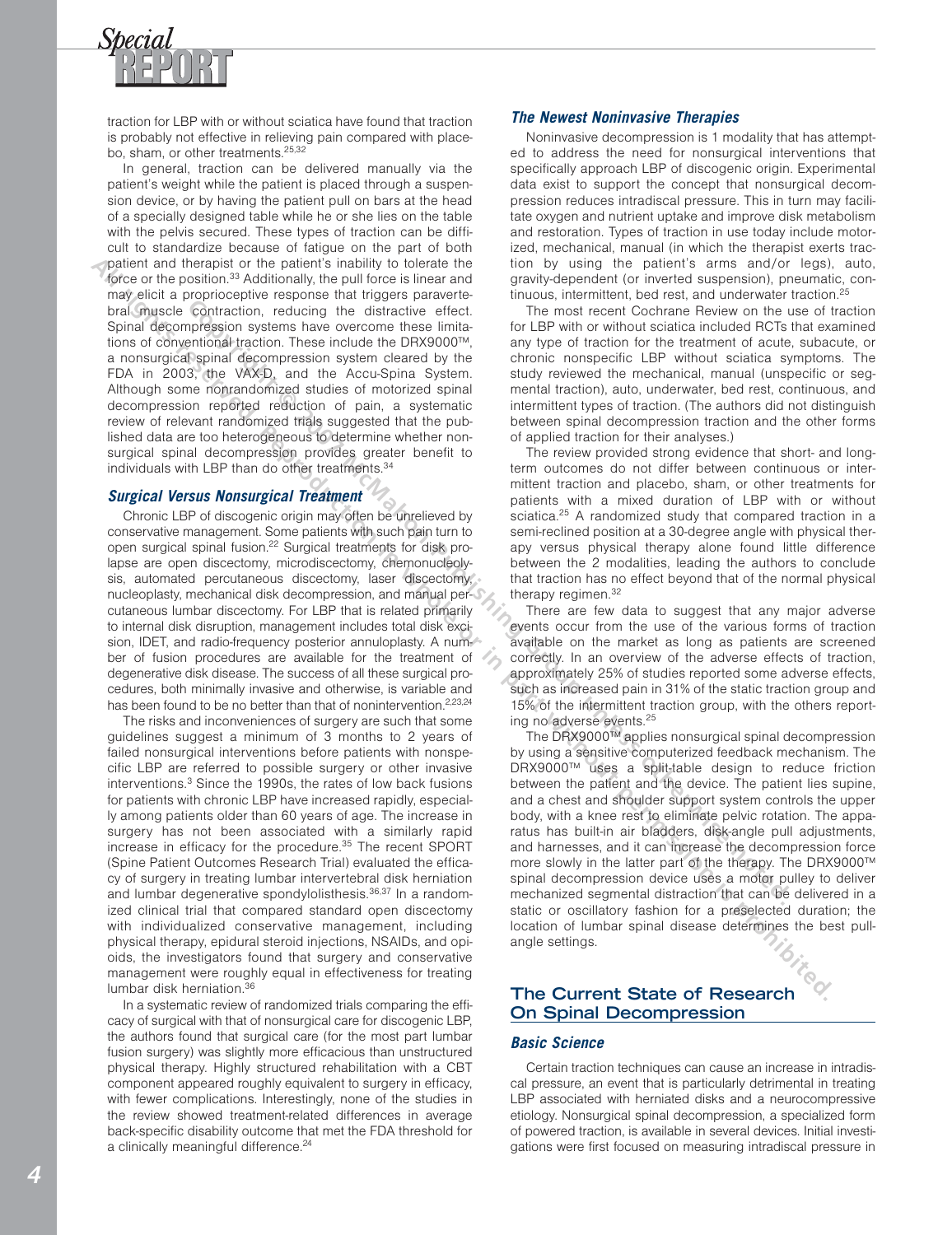

patients who had been treated with axial decompression before undergoing discectomy.<sup>22</sup> In the study, the effect of the axial decompression system on pressure in the nucleus pulposus was measured before a scheduled discectomy in 5 patients with lumbar disk herniation confirmed by MRI by inserting a cannula into the nucleus pulposus of the L4-5 intervertebral disk and then connecting it to pressure monitors.

Distraction tension applied by the device reduced the intradiscal pressure to a negative level of as much as –100 to –160 mm Hg, with an inverse relationship between distraction tension and intradiscal pressure. Notably, the change in intradiscal pressure appeared to be minimal until a threshold distraction of 40 to 50 lb of tension had been achieved. When this threshold was exceeded, the intradiscal pressure decreased dramatically below the positive pressure observed before the application of decompressive tension.

Another group of investigators demonstrated that axial decompression was capable of improving dermatomal somatosensory evoked potentials (DSSEPs), presumably through decompressing the lumbar nerve root.<sup>38</sup> Seven consecutive patients with a diagnosis of LBP and unilateral or bilateral L5 or S1 radiculopathy were studied bilaterally with DSSEPs before and after axial decompression therapy. MRI or CT was used to document disk herniation in all patients. After treatment, all patients had at least a 50% reduction in radicular symptoms and LBP, with 3 experiencing complete resolution of all symptoms. The average pain reduction was 77%.

Another investigation compared axial decompression treat-

ment with TENS treatment in 44 patients with chronic LBP of longer than 3 months' duration. The TENS treatments demonstrated a success rate of 0%, whereas axial decompression demonstrated a success rate of 68.4% (*P*<0.001). A statistically significant reduction in pain and functional outcome was observed in the patients treated with axial decompression, but not in those treated with TENS.<sup>39</sup>

The evolution of technology has led to changes in force application, patient positioning, and the addition of passive restraint systems in the newer nonsurgical spinal decompression devices such as the DRX9000™. Investigators have reported early success with the DRX9000™ system based on objective radiologic observations of intervertebral disk height or measured bulging. In a small series of case studies, a group of investigators added new data to the hypothesis that such decompressive systems can, over time, increase disk volume and reduce herniation, as shown in the MRI findings of a patient (Figures 2A and 2B) and lateral radiograph of an asymptomatic healthy volunteer (Figures 2C and 2D).

A review of recent studies examined the efficacy of traction systems that include forms of motorized traction. A systematic literature review of motorized spinal decompression for the treatment of chronic discogenic LBP found 7 RCTs of motorized spinal decompression applied with various apparatus, including a split tabletop, a plain tabletop, and a friction-free couch with weights. Because only 3 of the 7 RCTs provided a description of the randomization procedure, none had blinded assessments of outcome, and the patient groups were heterogeneous.



FIGURES 2A-D. 2A: COMPRESSED LUMBAR DISKS. 2B: THE SAME DISKS AFTER TREATMENT WITH THE DRX9000™ NONSURGICAL SPINAL DECOMPRESSION DEVICE. 2C: LUMBAR DISK BEFORE TREATMENT. 2D: THE SAME DISK DURING DRX9000™ TREATMENT SHOWING INCREASED DISK HEIGHT.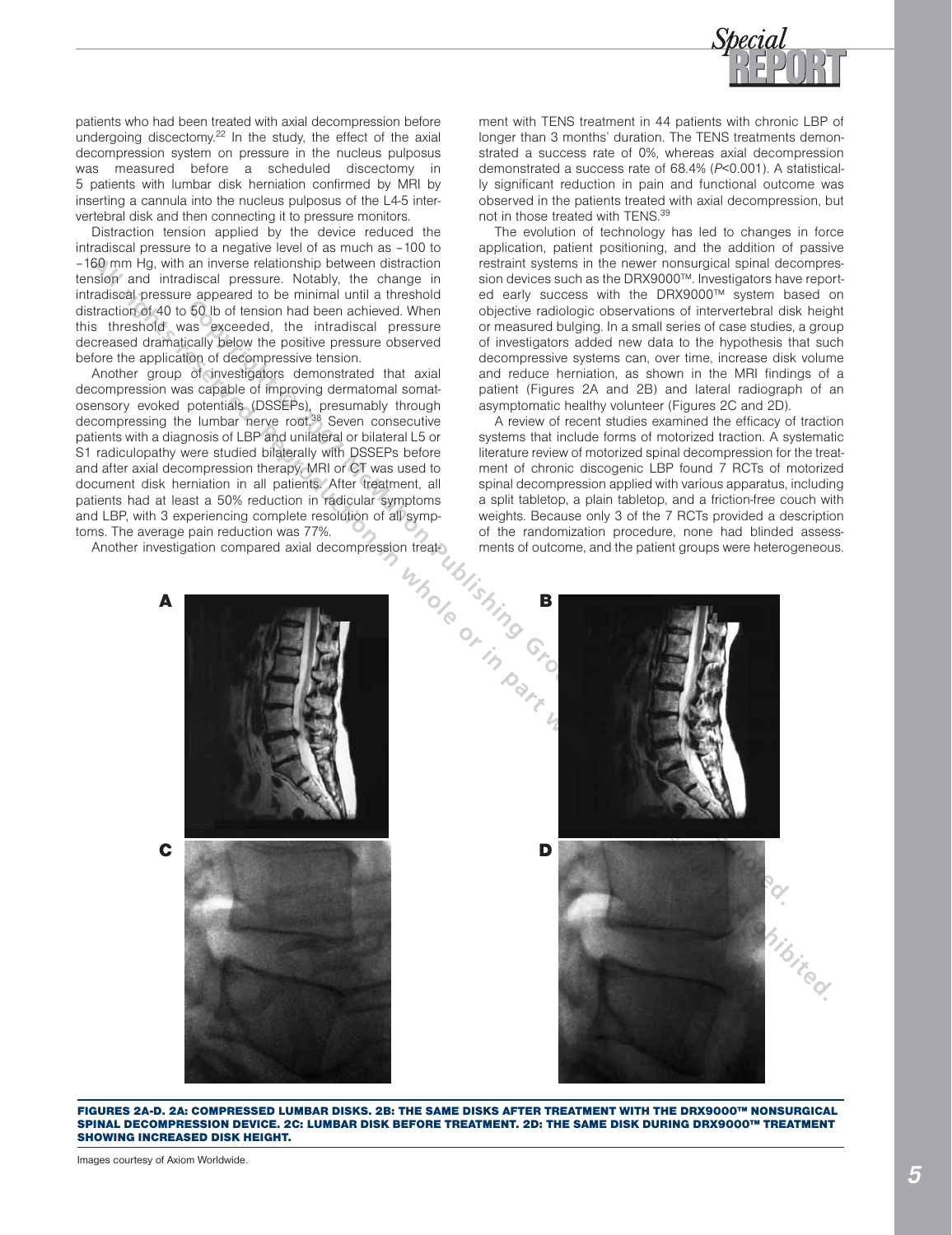

For these reasons, the authors concluded that a qualitative review was more appropriate than a meta-analysis. Of the 7 RCTs, 6 reported no difference with motorized spinal decompression, and 1 reported reduced pain but not reduced disability. The lack of RCTs led the authors to also include 3 nonrandomized case series studies of motorized spinal decompression; the studies had no control groups. These studies each reported a 77% to 86% reduction in pain.<sup>34</sup>

The authors of the review concluded that the efficacy of spinal decompression with motorized spinal decompression for chronic discogenic LBP has not yet been conclusively demonstrated through standard trials. They suggested that this could be the result of heterogeneous patient groups and the difficulty of properly blinding researchers and patients to the modality being used. More rigorous studies with better randomization, control groups, and standardized outcome measures are needed to overcome the limitations of past studies.

#### **Studies of New Decompression Systems**

Several new devices use computer-controlled motorized spinal decompression to treat LBP, including the DRX9000™, the Antalgic-Trak, and the SpineMED Decompression Table. Currently, no clinical outcome data are available for the Antalgic-Trak and SpineMED systems, nor has any recent literature shown success with the older systems, such as the VAX-D.

A review of the published evidence regarding spinal decompression systems suggests that the data are inconclusive as to efficacy and that the studies are not adequate to permit validated conclusions. This problem of realistically assessing the efficacy of noninvasive, nonsurgical decompressive systems is being addressed, and future studies will provide the data needed to help physicians determine clinical treatment routines based on outcomes that demonstrate efficacy.

A mansucript in press reports data from a recent retrospective study of 94 outpatients with discogenic LBP lasting for more than 12 weeks. The review demonstrated decreased symptoms following DRX9000™ spinal decompression therapy.40 The patients were randomly selected from 4 clinics, and patients underwent motorized spinal decompression with the DRX9000™ for 8 weeks (mean). Each received 28- to 30-minute sessions daily for 2 weeks, tapering to 1 session per week. The treatment protocol also included lumbar stretching, the application of myofascial release or heat before stretching, and the application of ice and/or muscle stimulation afterward. The primary outcome measure was change in intensity of pain on a verbal numeric rating scale (NRS) ranging from 0 to 10 between baseline and the end of the treatment.

Of the enrolled patients, 63% were female and 95% were white. The mean age of the patients was 55 years. Of the subjects, 52% were employed and 41% were retired. Herniated disk was diagnosed in 73% of the cases and degenerative disk in 68%. Of the patients, 27% had both herniated and degenerative disks.

The initial mean NRS score of 6.05 (standard deviation [SD], 2.3) at presentation decreased significantly to 0.89 (SD, 1.15; *P*<0.0001) after completion of DRX9000™ treatment protocol. Analgesic use also decreased, and ADLs improved. At followup, patients reported a mean rate of LBP reduction of 90% (SD,

1.15), and a satisfaction score of 8.55 on a scale ranging from 0 to 10 (median, 9).<sup>40</sup>

This study was retrospective and lacked a control or comparison group, and the 4 clinics differed in their use of adjunctive modalities. Nonetheless, such positive clinical outcomes from the initial review of patients treated with the DRX9000™ warranted further investigation in a more rigorous prospective clinical study with an expanded patient population presenting with chronic LBP.

A pilot study was completed and presented at the 2007 annual meeting of the AAPM.<sup>26</sup> The study was a prospective, multicenter, nonrandomized Phase II clinical trial to evaluate the effectiveness and safety of the Axiom Worldwide DRX9000™ for the active treatment of chronic LBP with a standardized clinical research multimodal protocol. Eighteen patients with chronic LBP for more than 3 months underwent a series of 20 DRX treatments (28 minutes each) for 6 weeks in which 5 sessions in the first 2 weeks were tapered to 1 session the last week. The multimodal treatment protocol included ice after the DRX sessions, lumbar stretching exercises, and adjunct analgesics as required. Assessments of pain, analgesic use, functionality, satisfaction, ADLs, and safety were collected through examinations, questionnaires, and patient diaries. The average daily LBP score fell from 6.4 to 3.1 (*P*<0.01) after 2 weeks of treatment and was reduced to 0.8 (scale 0-10) after the completion of all treatments at 6 weeks (*P*<0.001). In addition to significant reduction in LBP, the patients noted an improvement in function as measured by a decrease in the average Oswestry Disability Index score from 23.7 to 5.5 at the end of therapy. **Result of betroppendus paintimes and many and the methodic many and the activation of the activation of the activation of the activation of the activation of the activation of the activation of the activation of the activ All rights reserved. The most of the state of the state in the state or in the state of the state of the state of the state of the state of the state of the state of the state of the state of the state of the state of the** 

In this pilot study, the DRX9000™ showed promise in treating chronic LBP arising from multiple causes. Although it is unlikely that improvements of this magnitude are a placebo effect in patients with chronic LBP lasting on average 526 weeks and with failed multiple previous therapeutic interventions, a larger DRX9000™ trial with 1-year patient follow-up is under way, and a randomized blinded or sham-treatment study is scheduled to follow the larger trial. Additional longerterm outcome data must also be collected from DRX9000™ treated patients to determine the long-term benefits, and comparative outcome trials need to be performed to document the potential value of the DRX9000™ nonsurgical spinal decompression system in the routine treatment of chronic LBP. The efficacy of the DRX9000™, in both the short and long term, needs to be compared with that of other therapies currently in widespread clinical use by using a set of standardized and validated multiple outcome variables, as were used in the pilot study.

An abstract presented at the 2006 World Congress of the International Society of Physical and Rehabilitation Medicine in Seoul, South Korea, reported results from a recent study that compared the efficacy of spinal decompression with the DRX3000 (the international version of the DRX9000™) with that of traction in treating lumbosacral disk herniation.<sup>41</sup> In the study, 65% of patients treated with the DRX3000 achieved a decrease of more than 50% in their Visual Analogue Scale (VAS) pain score, 25% achieved a decrease of more than 80%, and 10% a decrease of more than 30%. These results were in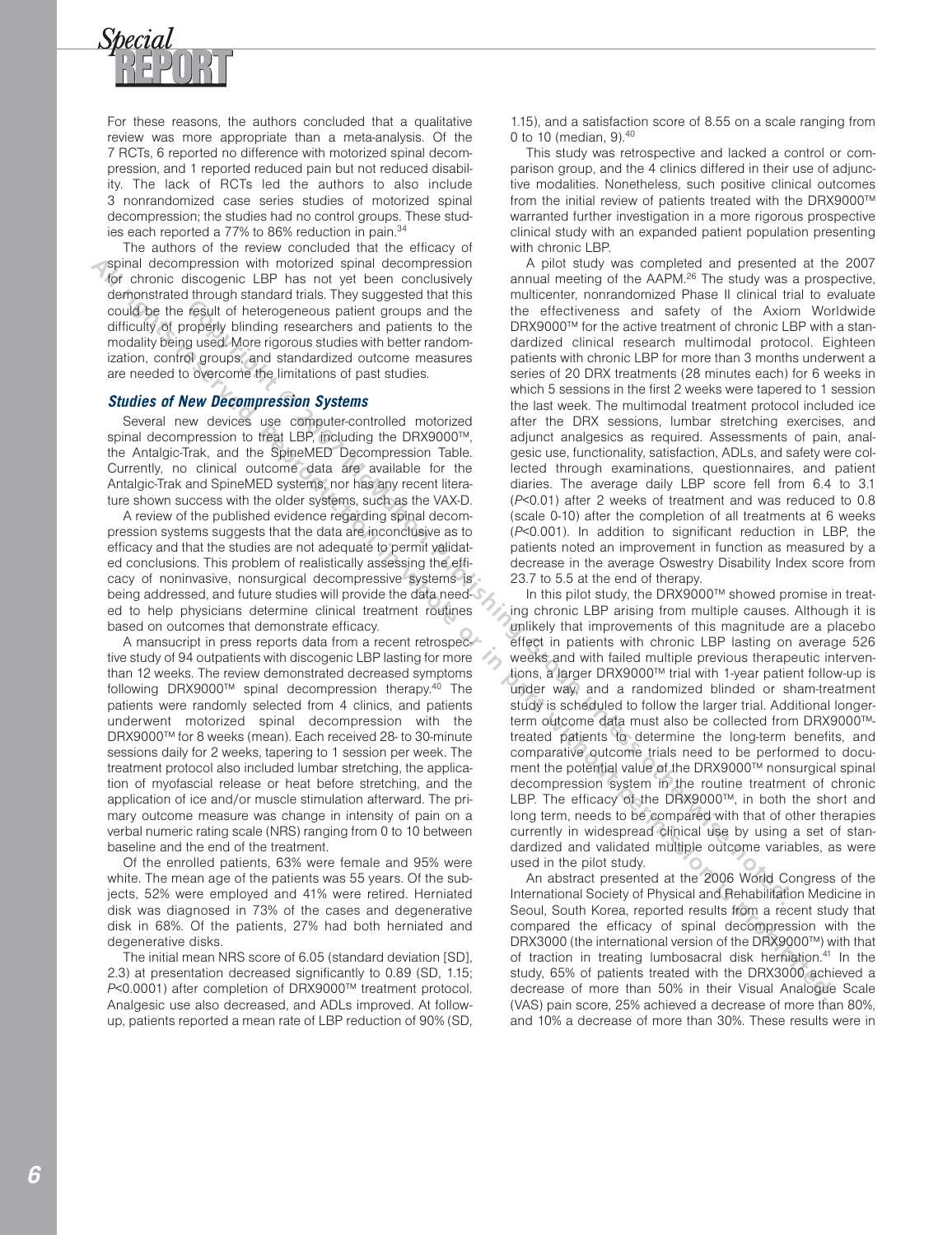

## TABLE: INTERNATIONAL TRIALS OF THE DRX9000™

| <b>Trial Name</b>                                                                                                                                                                                                                                                                                                                                                                                                                                                                                                                                                                                                                                                    | <b>Country</b> | No. of<br><b>Patients</b> | <b>Prospective?</b><br>(Yes or No)                                                                                                                                                                                                                                                                                                                                                                                                                                                                                                                                                                                                                                                                                                                                                                                                                                                                                                                                                                                                                                                               | <b>Main Results</b>                                                                                                                                                                          |
|----------------------------------------------------------------------------------------------------------------------------------------------------------------------------------------------------------------------------------------------------------------------------------------------------------------------------------------------------------------------------------------------------------------------------------------------------------------------------------------------------------------------------------------------------------------------------------------------------------------------------------------------------------------------|----------------|---------------------------|--------------------------------------------------------------------------------------------------------------------------------------------------------------------------------------------------------------------------------------------------------------------------------------------------------------------------------------------------------------------------------------------------------------------------------------------------------------------------------------------------------------------------------------------------------------------------------------------------------------------------------------------------------------------------------------------------------------------------------------------------------------------------------------------------------------------------------------------------------------------------------------------------------------------------------------------------------------------------------------------------------------------------------------------------------------------------------------------------|----------------------------------------------------------------------------------------------------------------------------------------------------------------------------------------------|
| The Effect of Spinal Decompression<br>Therapy Compared With Conventional<br>Traction in Lumbosacral Disk Herniation <sup>41</sup>                                                                                                                                                                                                                                                                                                                                                                                                                                                                                                                                    | Korea          | 35                        | Υ                                                                                                                                                                                                                                                                                                                                                                                                                                                                                                                                                                                                                                                                                                                                                                                                                                                                                                                                                                                                                                                                                                | Mean reduction in VAS score for conventional<br>traction (n=15) was $1.93\pm0.83$ ; mean VAS<br>score reduction with spinal decompression<br>therapy (n=20) was $4.35 \pm 2.21$ <sup>a</sup> |
| Nonsurgical Spinal Decompression:<br>Treatment of Low Back Pain by Spinal<br>Decompression and Spinal Exercises <sup>42</sup>                                                                                                                                                                                                                                                                                                                                                                                                                                                                                                                                        | India          | 75                        | Y                                                                                                                                                                                                                                                                                                                                                                                                                                                                                                                                                                                                                                                                                                                                                                                                                                                                                                                                                                                                                                                                                                | Spinal decompression with DRX9000™ plus<br>heat/cold packs and physical therapy <sup>b</sup>                                                                                                 |
| Efficacy of Spinal Decompressor Combined<br>With Transforaminal Steroid Injection<br>Versus Transforaminal Steroid Injection in<br>Patient With Lumbar Disk Herniation <sup>43</sup>                                                                                                                                                                                                                                                                                                                                                                                                                                                                                 | Korea          | 41                        | Υ                                                                                                                                                                                                                                                                                                                                                                                                                                                                                                                                                                                                                                                                                                                                                                                                                                                                                                                                                                                                                                                                                                | TFI plus spinal decompression with<br><b>DRX9000™</b>                                                                                                                                        |
| <b>Effects of Spinal Decompressor</b><br>(DRX9000™) for Lumbar Disk Herniation <sup>44</sup>                                                                                                                                                                                                                                                                                                                                                                                                                                                                                                                                                                         | Japan          | $\overline{7}$            | Y                                                                                                                                                                                                                                                                                                                                                                                                                                                                                                                                                                                                                                                                                                                                                                                                                                                                                                                                                                                                                                                                                                | Spinal decompression with DRX9000™ plus<br>physical therapy <sup>b</sup>                                                                                                                     |
| True Nonsurgical Spinal Decompression<br>Therapy <sup>™45</sup>                                                                                                                                                                                                                                                                                                                                                                                                                                                                                                                                                                                                      | Korea          | 84                        | Υ                                                                                                                                                                                                                                                                                                                                                                                                                                                                                                                                                                                                                                                                                                                                                                                                                                                                                                                                                                                                                                                                                                | Spinal decompression with DRX3000 plus<br>cold and interferential therapy <sup>b</sup>                                                                                                       |
| Clinical Studies for Spinal Decompression<br>System DRX9000™46                                                                                                                                                                                                                                                                                                                                                                                                                                                                                                                                                                                                       | Russia         | 21                        | Y                                                                                                                                                                                                                                                                                                                                                                                                                                                                                                                                                                                                                                                                                                                                                                                                                                                                                                                                                                                                                                                                                                | DRX9000™ plus heat/cold packs and<br>physical therapy <sup>b</sup>                                                                                                                           |
| <sup>a</sup> Comparator group intervention: traditional tracttion. <sup>b</sup> Only treatment used in study. TFI, transforaminal steroid injection; VAS, Visual Analogue Scale                                                                                                                                                                                                                                                                                                                                                                                                                                                                                      |                |                           |                                                                                                                                                                                                                                                                                                                                                                                                                                                                                                                                                                                                                                                                                                                                                                                                                                                                                                                                                                                                                                                                                                  |                                                                                                                                                                                              |
| <b>Conclusion</b><br>contrast to those of the patients treated with conventional                                                                                                                                                                                                                                                                                                                                                                                                                                                                                                                                                                                     |                |                           |                                                                                                                                                                                                                                                                                                                                                                                                                                                                                                                                                                                                                                                                                                                                                                                                                                                                                                                                                                                                                                                                                                  |                                                                                                                                                                                              |
| traction, 60% of whom achieved at least a 30% decrease in<br>their VAS score and 30% of whom achieved no decrease or a<br>decline in pain of less than 30%. The DRX9000™ has been<br>studied extensively outside the United States (Table).<br><b>Future Directions</b>                                                                                                                                                                                                                                                                                                                                                                                              |                |                           | In modern times, chronic LBP is a widespread and debilitated<br>ing phenomenon. The causes and experiences of LBP are as<br>varied as the patients who live with it, and no 1 treatment is<br>comprehensively effective. Discogenic pain can be particular<br>ly difficult to treat. The most current evidence-based guide<br>lines recommend conservative treatment for at least 2 months<br>and often much longer, before a surgical option is considered<br>Surgery is associated with risks, and the outcome in many<br>patients with discogenic back pain is unpredictable. A nonsur-<br>gical, noninvasive treatment is a potentially viable option for<br>treating intractable discogenic pain. The DRX9000™ comput<br>erized nonsurgical spinal decompression systems were<br>designed to provide maximum patient benefits with the use of<br>a noninvasive approach that may help minimize health care<br>resources and offer a potentially optimal therapeutic approach<br>to the treatment of LBP. Well-designed long-term trials are<br>being conducted to further validate its use. |                                                                                                                                                                                              |
|                                                                                                                                                                                                                                                                                                                                                                                                                                                                                                                                                                                                                                                                      |                |                           |                                                                                                                                                                                                                                                                                                                                                                                                                                                                                                                                                                                                                                                                                                                                                                                                                                                                                                                                                                                                                                                                                                  |                                                                                                                                                                                              |
| There is a clear need for well-designed prospective random-<br>ized long-term controlled trials to compare the efficacy of spinal<br>decompression with that of other treatments for discogenic<br>chronic LBP. Investigation of the mechanism of action of the<br>DRX9000™ will continue through the use of MRI and positron<br>emission tomography to measure differences in disk spaces<br>before and after intervention. The basic treatment parameters<br>must also be refined to determine the ideal angle, force required,<br>and duration and frequency of treatments. The more individual-<br>ized and precise these parameters become, the better they may |                |                           |                                                                                                                                                                                                                                                                                                                                                                                                                                                                                                                                                                                                                                                                                                                                                                                                                                                                                                                                                                                                                                                                                                  |                                                                                                                                                                                              |

## **Future Directions**

There is a clear need for well-designed prospective randomized long-term controlled trials to compare the efficacy of spinal decompression with that of other treatments for discogenic chronic LBP. Investigation of the mechanism of action of the DRX9000™ will continue through the use of MRI and positron emission tomography to measure differences in disk spaces before and after intervention. The basic treatment parameters must also be refined to determine the ideal angle, force required, and duration and frequency of treatments. The more individualized and precise these parameters become, the better they may be prescribed for each patient. A multiple-arm, matrix-design study is currently being planned that will test these variables.

# **Conclusion**